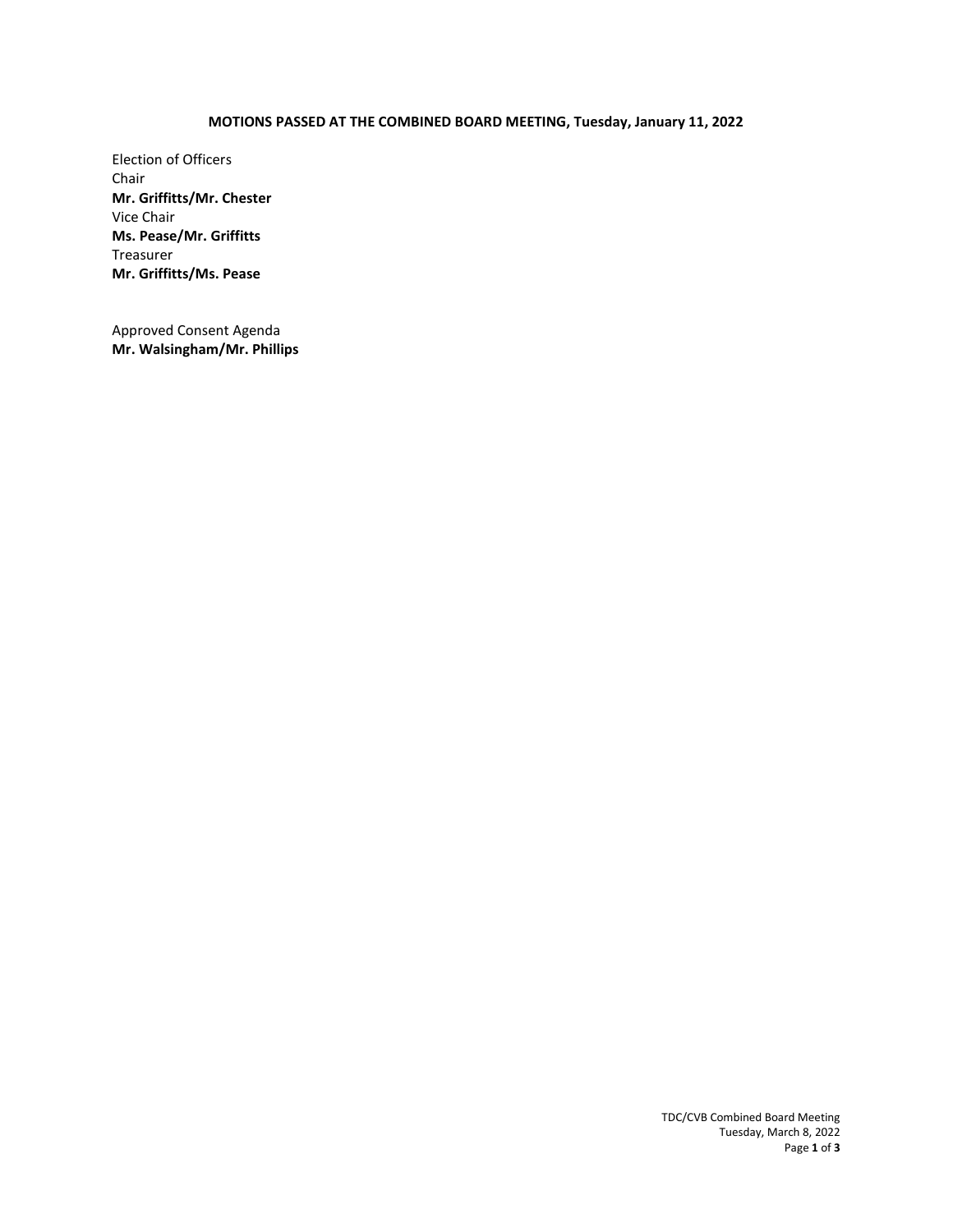# COMBINED BOARD MEETING Bay County Tourist Development Council Panama City Beach Convention & Visitors Bureau, Inc. Panama City Beach

Tuesday, January 11, 2022 9:00 a.m. Council Room, PCB City Hall

### **I. CALL MEETING TO ORDER**

Chairman Pease called the meeting to order at 9:00 a.m.

#### **II. ROLL CALL**

Members Present: Steve Bailey (V-Chair) Paul Casto Griff Griffitts Jr Yonnie Patronis (S/T) Andy Phillips Gary Walsingham Clair Pease (Chairman) Phil Chester Buddy Wilkes

A. Invocation

Mr. Wilkes gave the Invocation.

- B. Pledge of Allegiance Ms. Pease led the Pledge of Allegiance.
- C. Election of Officers

Chairman

**Mr. Griffitts moved; seconded by Mr. Chester to approve Mr. Steve Bailey as Chairman.** 

Vice Chairman

 **Ms. Pease moved; seconded by Mr. Griffitts to approve Mr. Phil Chester as Vice Chairman.** 

Treasurer/Secretary

**Mr. Griffitts moved; seconded by Ms. Pease to approve Mr. Yonnie Patronis continue as Treasurer/Secretary. All Three Motions were voted as one and passed with unanimous vote.** 

Mr. Bailey continued the meeting as Chairman.

### **III. REQUESTS TO ADDRESS THE BOARD ON AGENDA ITEMS (3 Minutes)**

None

### **IV. CONSENT AGENDA**

Ms. Leach read the Consent Agenda into the record.

- A. September 30, 2021 Quarterly Financial Report
- B. Acknowledge the November 2021 Tourist Development Tax Collections Report

# **Mr. Walsingham moved; seconded by Mr. Phillips to approve the Consent Agenda. Motion passed with unanimous vote.**

# **V. PRESENTATIONS**

A. 2021 Quarterly Visitor Profiles, Mr. Berkeley Young